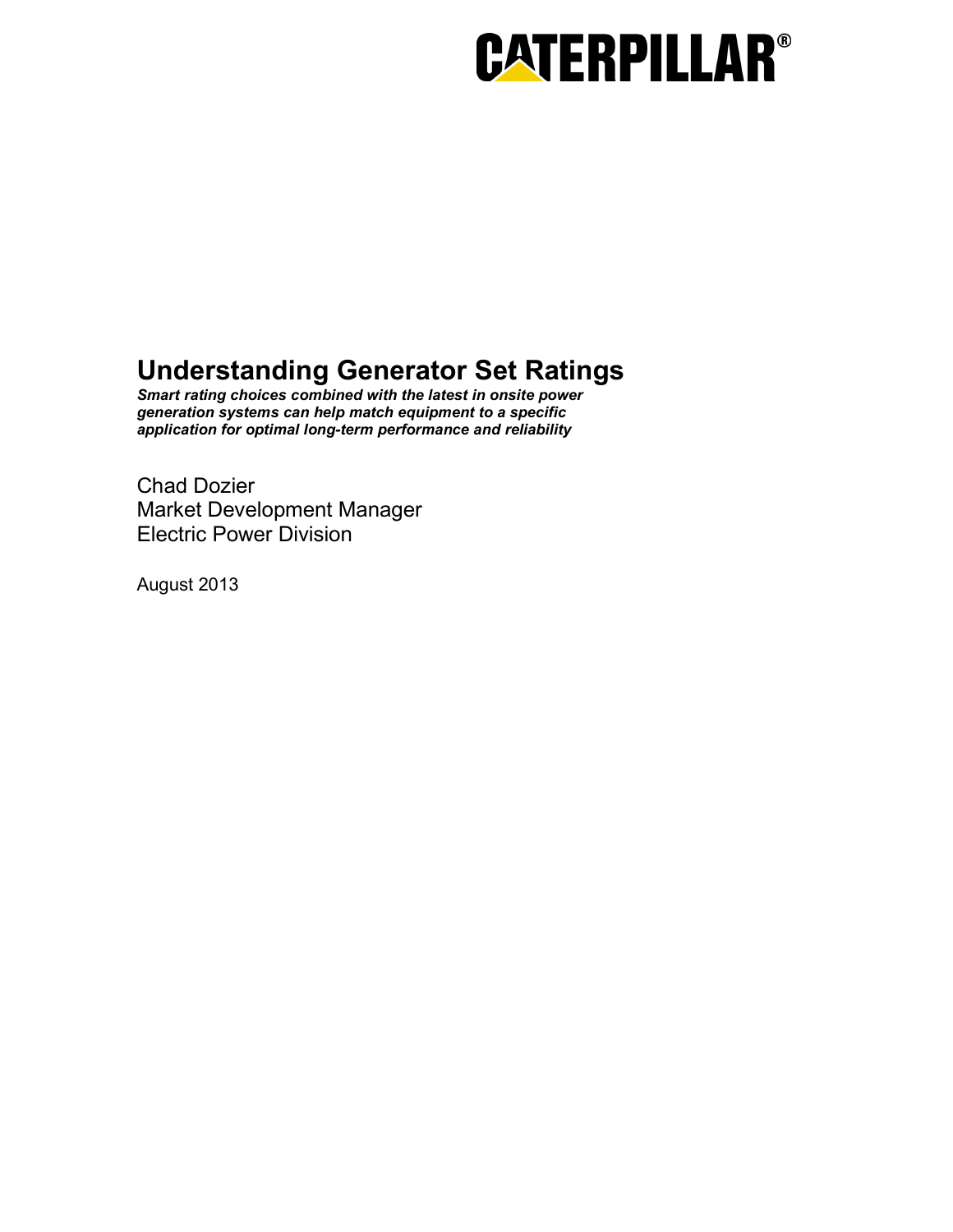# INTRODUCTION

Generator set ratings may seem complex, but their basic purpose is simple: fit the application needs at the optimum reliability, performance, and cost. An improper rating means either buying more capacity than needed or risking shorter life to overhaul, more repairs, and more downtime. Ratings have changed in recent years, and more sophisticated switchgear can be integrated with generator sets. That means more flexibility to specify generating systems that closely match a specific installation requirement.

The key to choosing the right rating is to understand the application in detail. That means not only knowing the type of duty but also answering:

- What is the average load factor?
- What is the maximum required load?
- How many hours per year will the generator sets run?
- Will the generator sets be run isolated from or in parallel with the utility?

# RATINGS DEFINED

Caterpillar defines five basic generator set ratings: Emergency Standby Power (ESP), Standby, Mission Critical Standby, Prime, and Continuous. Cat generator set ratings differ in certain respects from those defined by the industry standard ISO8528-1 (Table 1).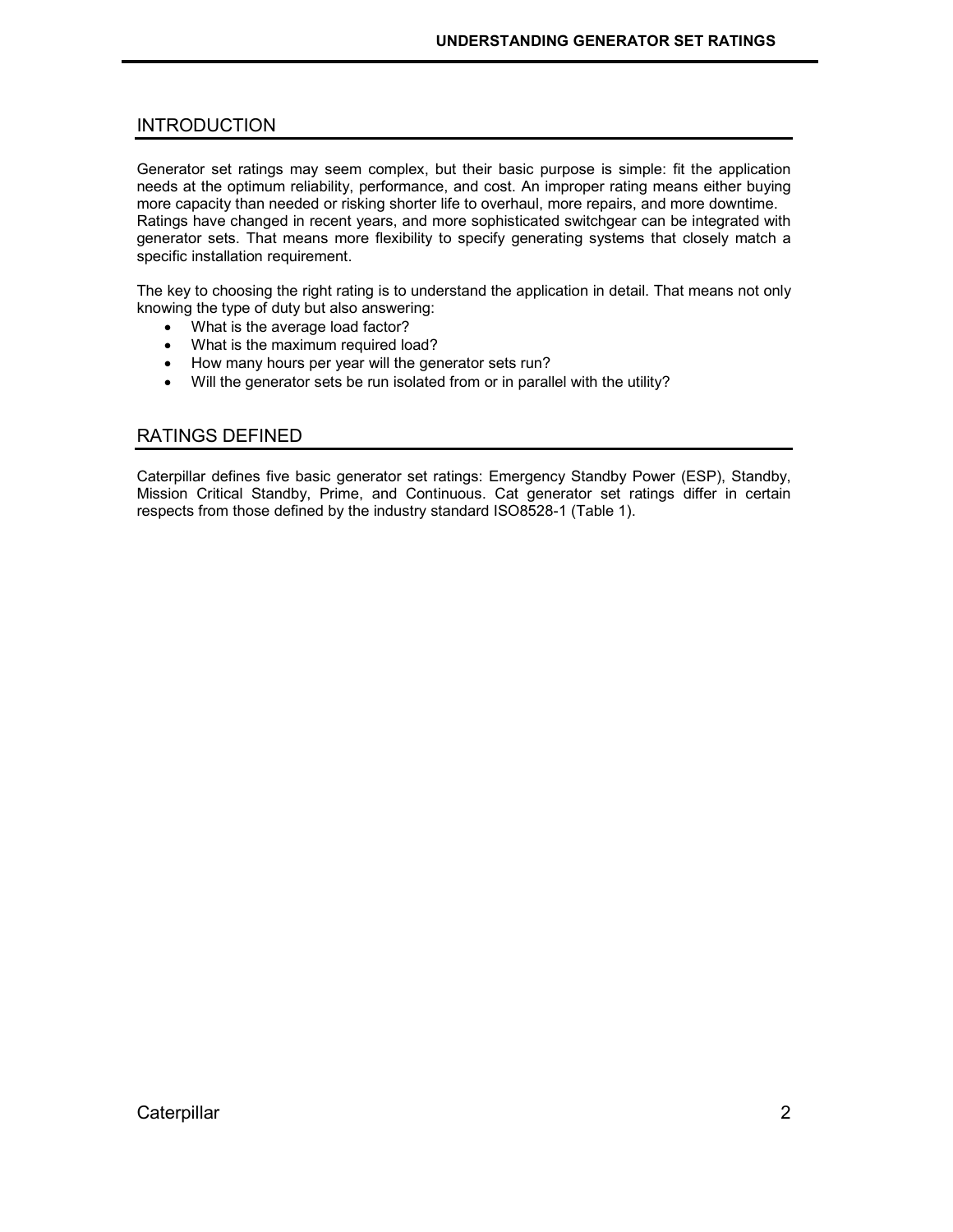| Table 1: ISO 8528 and Caterpillar Ratings     |                                                                                                                                                                                                                                                                                                                                                                                                                                                                                                                 |                                                             |                                                                                                                                                                                                                                                                                                                                                                                                                                            |
|-----------------------------------------------|-----------------------------------------------------------------------------------------------------------------------------------------------------------------------------------------------------------------------------------------------------------------------------------------------------------------------------------------------------------------------------------------------------------------------------------------------------------------------------------------------------------------|-------------------------------------------------------------|--------------------------------------------------------------------------------------------------------------------------------------------------------------------------------------------------------------------------------------------------------------------------------------------------------------------------------------------------------------------------------------------------------------------------------------------|
| ISO 8528 Rating                               |                                                                                                                                                                                                                                                                                                                                                                                                                                                                                                                 | <b>Caterpillar Rating</b>                                   |                                                                                                                                                                                                                                                                                                                                                                                                                                            |
| Rating                                        | Definition                                                                                                                                                                                                                                                                                                                                                                                                                                                                                                      | Rating                                                      | <b>Definition</b>                                                                                                                                                                                                                                                                                                                                                                                                                          |
| Emergency<br><b>Standby Power</b><br>(ESP)    | The maximum power available during a variable<br>electrical power sequence, under the stated<br>operating conditions, for which a generating set is<br>capable of delivering in the event of a utility power<br>outage or under test conditions for up to 200 hours<br>of operation per year with maintenance intervals<br>and procedures being carried out as prescribed by<br>the manufactures. The permissible average power<br>output over 24 hours of operation shall not exceed<br>70% of the ESP rating. | Emergency<br>Standby Power<br>(ESP)                         | Typical usage of 50 hours per year with a<br>maximum of 200 hours per year with varying loads.<br>Average variable load factor is 70% of the ESP<br>rating. No overload is available. Not for<br>maintained utility paralleling applications.                                                                                                                                                                                              |
| No ISO equivalent                             |                                                                                                                                                                                                                                                                                                                                                                                                                                                                                                                 | Standby Power                                               | Typical usage of 200 hours per year, with a<br>maximum of 500 hours per year with varying loads<br>Average variable load factor is 70% of Standby<br>rating. No overload is available. Not for<br>maintained utility paralleling applications.                                                                                                                                                                                             |
|                                               |                                                                                                                                                                                                                                                                                                                                                                                                                                                                                                                 | Standby                                                     | Typical usage of 200 hours per year, with a<br>maximum of 500 hours per year with varying loads.<br>Average variable load factor is 85% of Standby<br>Mission Critical rating. Typical peak demand of up to 100% of the<br>rating for 5% of the operating time. No overload is<br>available. Not for maintained utility paralleling<br>applications. Typical application is data centers and<br>healthcare.                                |
| <b>Limited Time</b><br>Running Power<br>(LTP) | The maximum power available under the agreed<br>operating conditions, for which the generating set is<br>capable of delivering for up to 500 hours of<br>operation per year with the maintenance intervals<br>and procedures being carried out as prescribed by<br>the manufacturers.                                                                                                                                                                                                                           | Load<br>Management<br>Guidelines<br>(Prime Power<br>Rating) | Load management is the deliberate control of loads<br>on a generator set and/or utility to have the lowest<br>possible electrical costs. Maximum of 500 hours<br>per year with varying loads. Maximum load factor<br>is 100%. Typical application is peak shaving.                                                                                                                                                                         |
| Prime Running<br>Power (PRP)                  | The maximum power which a generating set is<br>capable of delivering continuously whilst supplying<br>a variable electrical load when operated for an<br>unlimited number of hours per year under the<br>agreed operating conditions with the maintenance<br>intervals and procedures being carried out as<br>prescribed by the manufacturer. The permissible<br>average power output over 24 hours of operation<br>shall not exceed 70% of the PRP rating.                                                     | Prime Power                                                 | Unlimited hours of usage. Average variable load<br>factor is 70% of the Prime Power rating. 10%<br>overload available, but limited to 1 in 12 hours and<br>not to exceed 25 hours per year. The 10%<br>overload is available in accordance with ISO 3046-<br>1. Life to overhaul of the engine is dependant on<br>operating as outlined in ISO 8528, and time spent<br>during operation above 70% load may affect the life<br>to overhaul. |
| Continuous<br>Operating<br>Power (COP)        | The maximum power which the generation set is<br>capable of delivering continuously whilst supplying<br>a constant electrical load when operated for an<br>unlimited number of hours per year under the<br>agreed operating conditions with the maintenance<br>intervals and procedures being carried out as<br>prescribed by the manufacturer.                                                                                                                                                                 | Continuous<br>Power                                         | Unlimited hours of usage. Non-varying load factor<br>is 70%-100% of the published Continuous Power<br>rating. Typical pear demand is 100% of the<br>continuous rating for 100% of the operating hours.                                                                                                                                                                                                                                     |

*Table 1* 

Here are basic descriptions of the Cat genset ratings:

# **Standby**

In this application, the generator set is capable of providing emergency backup power at the nameplate rating for the duration of an outage. The average load factor of a Standby rated generator set should be no more than 70% of the nameplate rating and applied to varying loads. A Standby generator set can run for a maximum of 500 hours per year. The normal standby rating is not for use in utility paralleling applications. For example, a 3 MW standby rated generator set will provide power for the duration of an outage. It should be run for up to 500 hours per year and have an average load factor of 2.1 MW.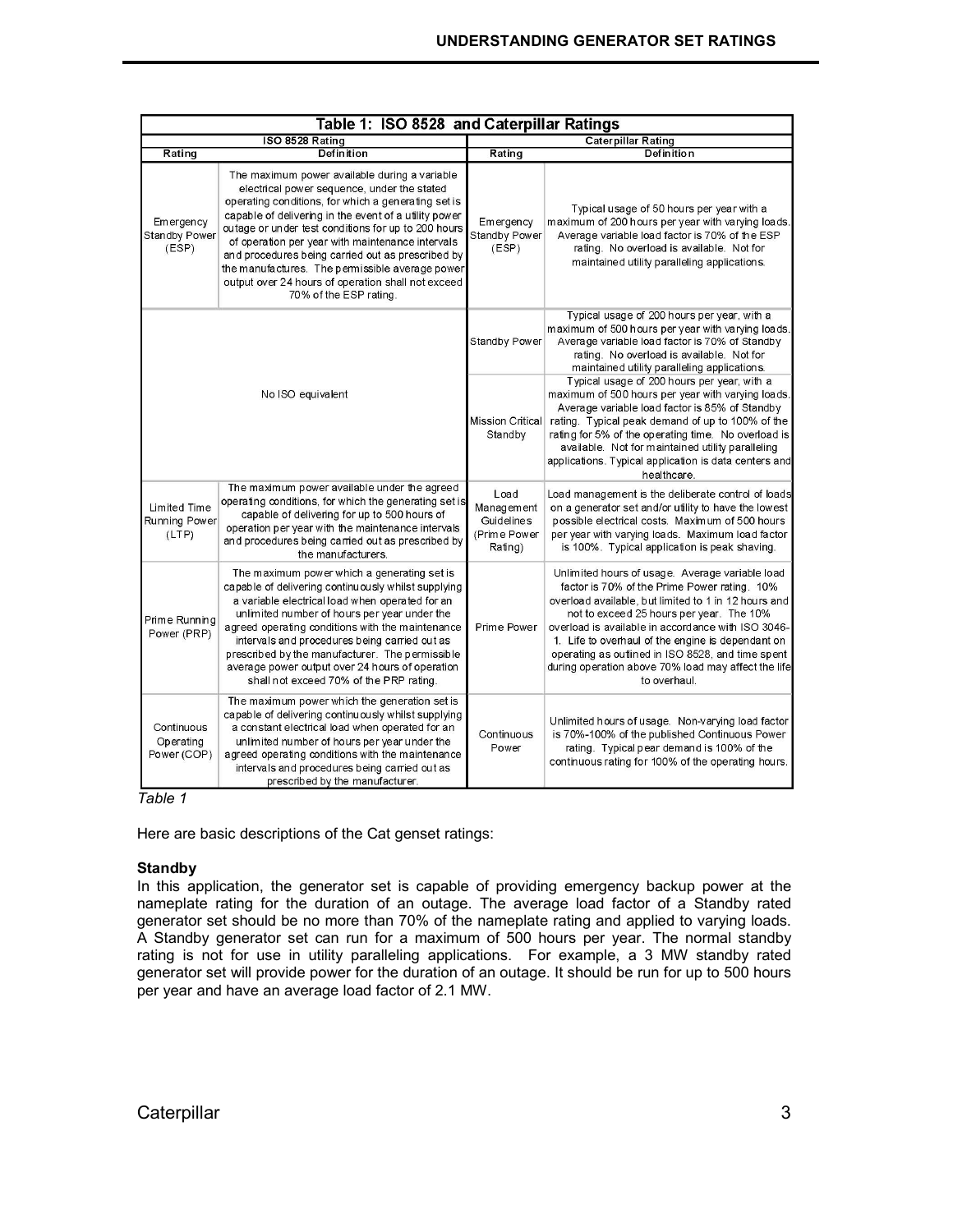#### **Emergency Standby Power (ESP)**

The ESP rating differs from the Standby rating only in the number of running hours allowed per year. ESP ratings allow a maximum running time of 200 hours per year at a 70% average load factor with varying load. An example of the Standby and ESP ratings are shown in Figure 1.



*Figure 1: Example Load Profile – 3 MW Standby Rating* 

#### **Mission Critical Standby**

In this application, the generator set is capable of providing emergency backup power at the nameplate rating for the duration of an outage. The average load factor of a mission critical standby rated generator set should be no more than 85% of the nameplate rating with varying loads. A mission critical standby generator set can run for a maximum of 500 hours per year. Typical peak demand is 100% of the rating for maximum of 5% of the operating time. The mission critical standby rating is not for use in utility paralleling applications. An example of the mission critical standby rating is shown in Figure 2.



*Figure 2: Example Load Profile: 3MW Mission Critical Standby Rating* 

For example, a 3 MW mission critical standby-rated generator set will provide power for the duration of an outage. It could be run for up to 500 hours per year and have an average load factor of up to 2.55 MW.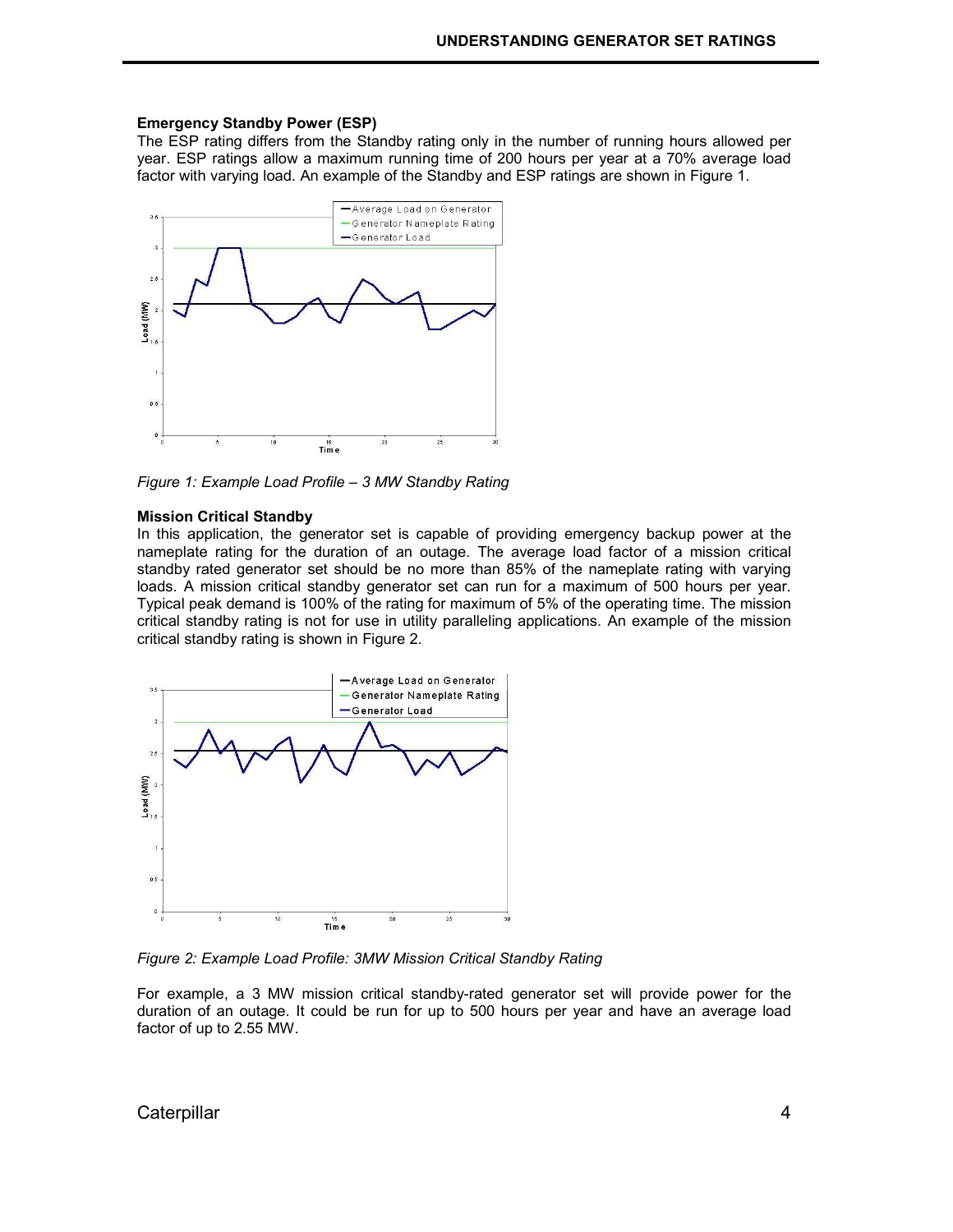# **Prime**

In this application, the generator set is capable of providing power to a varying load for an unlimited number of hours per year. A Prime rated generator set is capable of providing full nameplate rating for a period of time, but must have an average load factor of no more than 70% of the Prime rating. Ten percent overload is allowed for emergencies for a maximum of 1 hour in 12, and for no more than 25 hours per year. The standard prime rating is for use in either utility paralleling or isolated applications. For example, a 2.7 MW rated unit may provide the full nameplate rating for a short duration, but should have a maximum average load of 1.89 MW (not including generator set non-running time per ISO8528-1). The generator set can also provide 3 MW of power in emergencies as defined above. An example of the Prime rating is shown in Figure 3.



*Figure 3: Example Load Profile: 2.7 MW Prime Rating* 

# LOAD MANAGEMENT

A Prime rated generator applied under load management guidelines allows for a Prime rated generator set to be used in parallel with the utility. A Prime rated generator set under load management guidelines can run for a maximum of 500 hours per year. This generator set has the same nameplate rating as a Prime rated unit, but allows for an average load factor of up to 100%. The Prime rating with load management guidelines does not allow for a 10% overload capability. For example, these guidelines state that a 2.7 MW unit (same nameplate rating as the Prime rated unit) can be run at 2.7 MW for a maximum of 500 hours.

# **Load Management Practices**

There are two basic load management practices: base loading and peak shaving. In base loading, the generator set operates at a fixed kW output, and the utility provides power for any peaks above that level. In this scenario the end user may export power to the grid if more power is being generated then is required by the facility loads, and the appropriate agreements with the utility are in place. An example of base loading is shown in Figure 4.



*Figure 4: Example Load Profile – 2.7 MW Load Management (Base Loading)* 

Caterpillar 5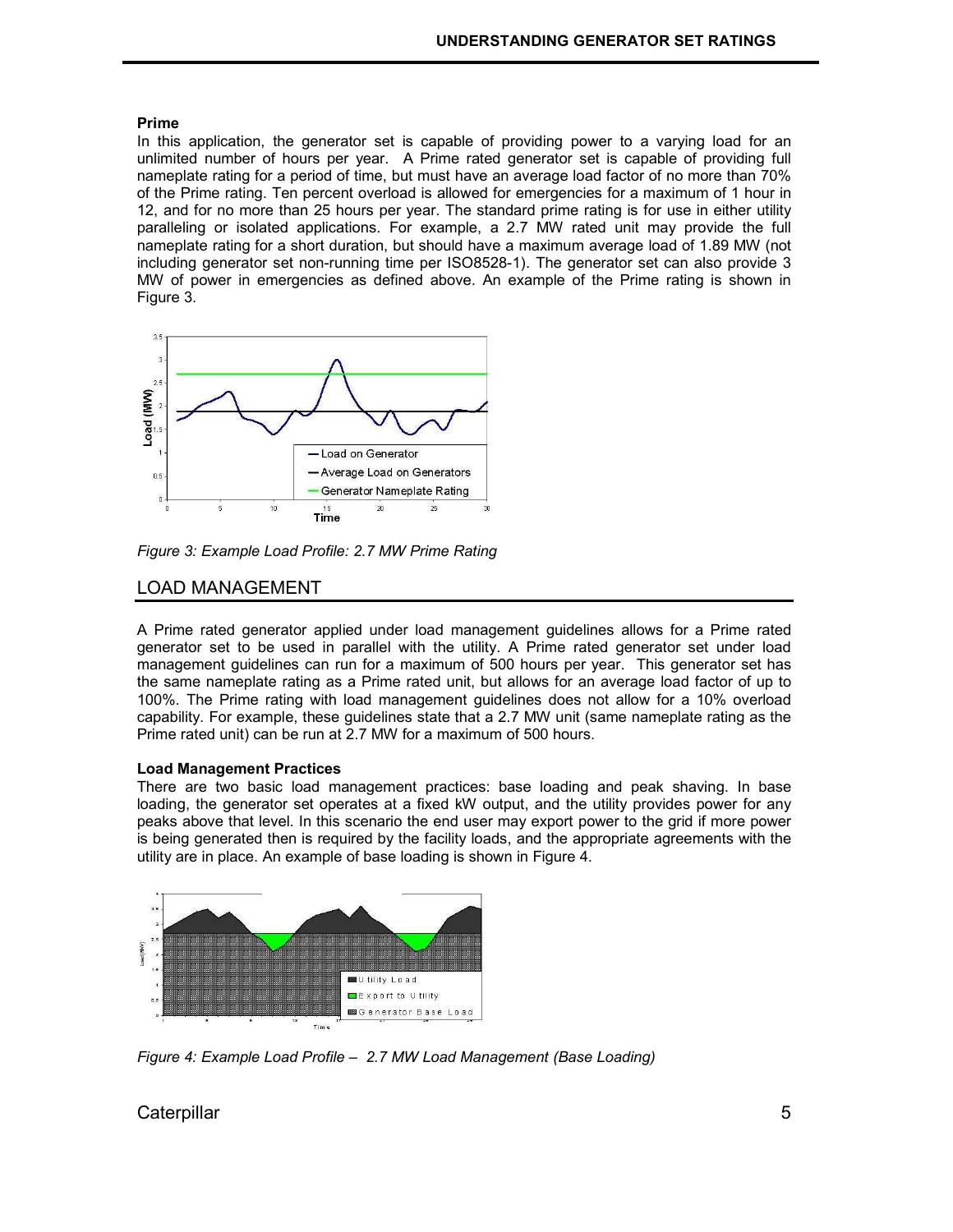In peak shaving, the utility provides a fixed amount of kW and the end user deploys the generators to pick up, or shave, demand peaks and any other load requirement over that fixed amount of load. Peak shaving can be used during times of the year when the utility has demand higher than its capacity. In this case, the utility provides incentives to generator set owners to use peak shaving to decrease the load demand from the grid. An example of peak shaving is shown in Figure 5.



*Figure 5: Example Load Profile – 2.7 MW Load Management (Peak Shaving)* 

### **Continuous**

In this application, the generator set is able to provide power to a non-varying load for an unlimited number of hours per year. The average power output of the generator set is 70 -100% of the rating. The rating is designed to provide 100% of the rating for 100% of the operating hours. Typical Continuous rating applications include base loading in parallel with the utility and co-generation operations. An example of a continuous rated generator set is shown in Chart 6.



*Figure 6: Example Load Profile – 2.5 MW Continuous Rating* 

### **Performing dual duty**

Intelligent use of ratings also can help customers use power systems for the added purpose of load management. Here, advanced switchgear is part of the equation. In some applications there may be a desire to use backup generators for load management to produce an additional return on their investment. However, standby rated generator sets are not intended for operation in parallel with the utility. To perform utility paralleling applications a prime rating with load management guidelines or a continuous rated unit are appropriate. Paralleling switchgear combined with the correct prime rated units is required when operating under load management guidelines. The switchgear controls provide increased system flexibility allowing generator sets to operate in parallel with the utility. The switchgear is able to control the load on the generator sets